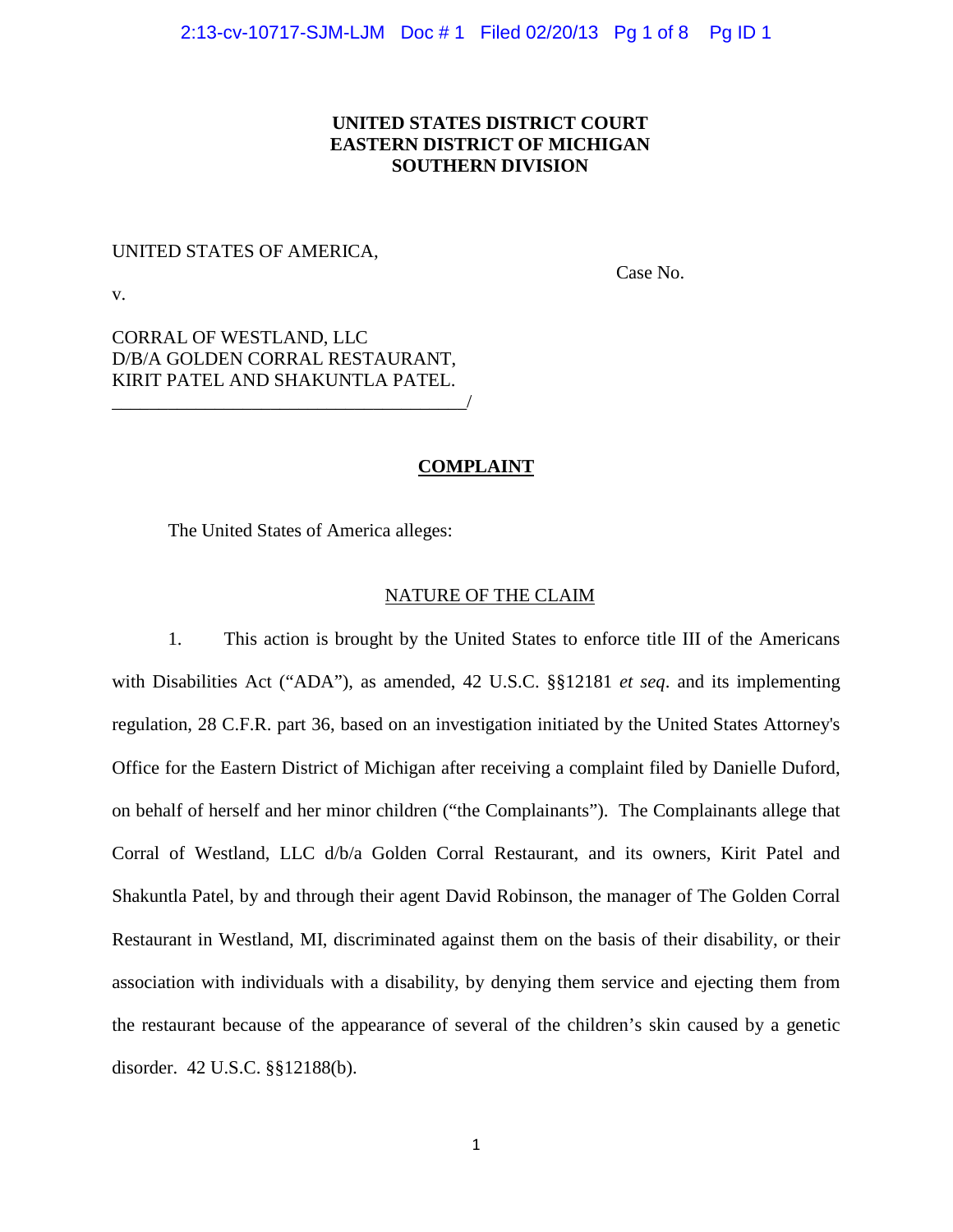#### JURISDICTION AND VENUE

2. This Court has jurisdiction over this action under 28 U.S.C. §§ 1331 and 1345 and 42 U.S.C. §12188.

3. This action is authorized and instituted pursuant to the ADA, 42 U.S.C. §12182(a); 28 C.F.R. §36.201, which prohibits discrimination against an individual on the basis of their disability "in the full and equal enjoyment of goods, services, facilities, privileges, advantages, or accommodations of any place of public accommodation by any person who owns, leases (or leases to), or operates a place of public accommodation."

4. This action is authorized and instituted pursuant to the ADA, 42 U.S.C.  $\S12182(b)(1)(E)$ , which prohibits public accommodations from excluding or otherwise denying "equal goods, services, facilities, privileges, advantages, accommodations, or other opportunities to an individual or entity because of the known disability of an individual with whom the individual or entity is known to have a relationship or association."

5. The United States is authorized to investigate alleged violations of title III of the ADA and to bring a civil action in federal court if the United States has reasonable cause to believe that any person or group of persons has been discriminated against under this subchapter and such discrimination raises an issue of general public importance. 42 U.S.C. §12188(b)(1)(A)-(B). The United States may seek damages, civil penalties, and full compliance with title III's provisions. *Id*.; 28 C.F.R. §36.504.

6. Ensuring that public accommodations, including restaurants, do not discriminate against people with disabilities is an issue of general public importance. 42 U.S.C.  $§12188(b)(1)(B).$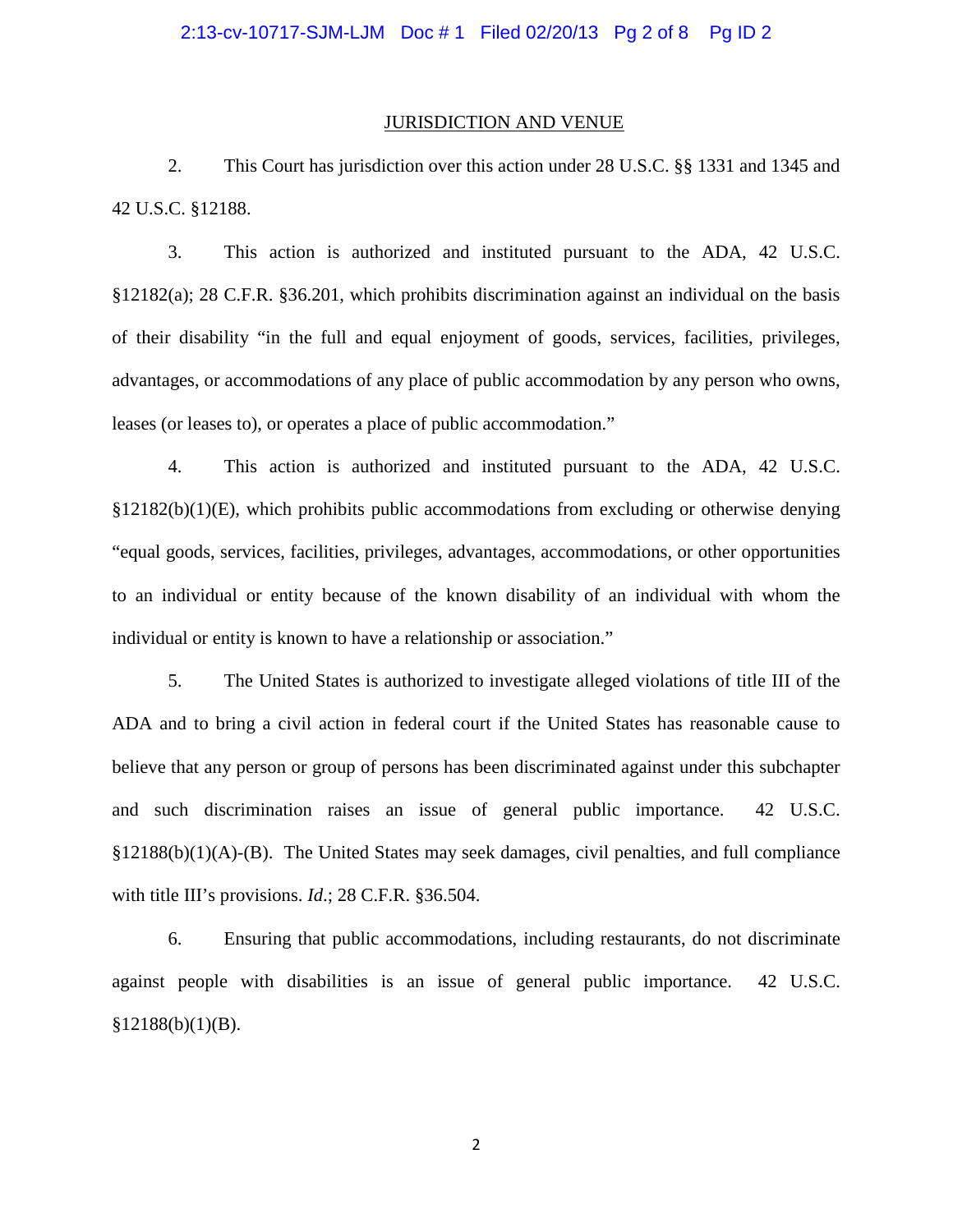#### 2:13-cv-10717-SJM-LJM Doc # 1 Filed 02/20/13 Pg 3 of 8 Pg ID 3

7. Venue is proper under 28 U.S.C. § 1391(b) because the events giving rise to this action occurred in the Eastern District of Michigan, all Defendants reside and/or do business in the Eastern District of Michigan, and the claims concern or otherwise relate to real property located in the Eastern District of Michigan.

### PARTIES

8. Defendants are Corral of Westland, LLC d/b/a Golden Corral Restaurant, Kirit Patel, and Shakuntla Patel. Corral of Westland, LLC d/b/a Golden Corral Restaurant ("The Golden Corral") is a privately owned restaurant franchise of the Golden Corral Corporation, located at 37101 Warren Road, Westland, Michigan 48185.

9. Kirit Patel and Shakuntla Patel (collectively "the Patels") are the owners and operators of The Golden Corral. At all times relevant to this Complaint, the Patels have made management decisions for the operation of The Golden Corral, including directing agents such as restaurant manager, David Robinson, to carry out their policies, procedures, and decisions. The Golden Corral and the Patels are vicariously liable for the actions of their agents and employees, including restaurant manager David Robinson.

10. The Golden Corral restaurant is a place of public accommodation under 42 U.S.C. § 12181(7)(B) and 28 C.F.R. § 36.104. Corral of Westland, LLC d/b/a Golden Corral Restaurant, Kirit Patel and Shakuntla Patel, as owners and operators of The Golden Corral restaurant, are likewise covered by title III of the ADA. 42 U.S.C. § 12181(7)(B) and 28 C.F.R. § 36.104.

11. The Complainants are individuals with, or associated with individuals with, a disability, and covered by title III of the ADA, 42 U.S.C.  $\S$ [12102(1) & (3), 12182(b); 28 C.F.R. §36.104.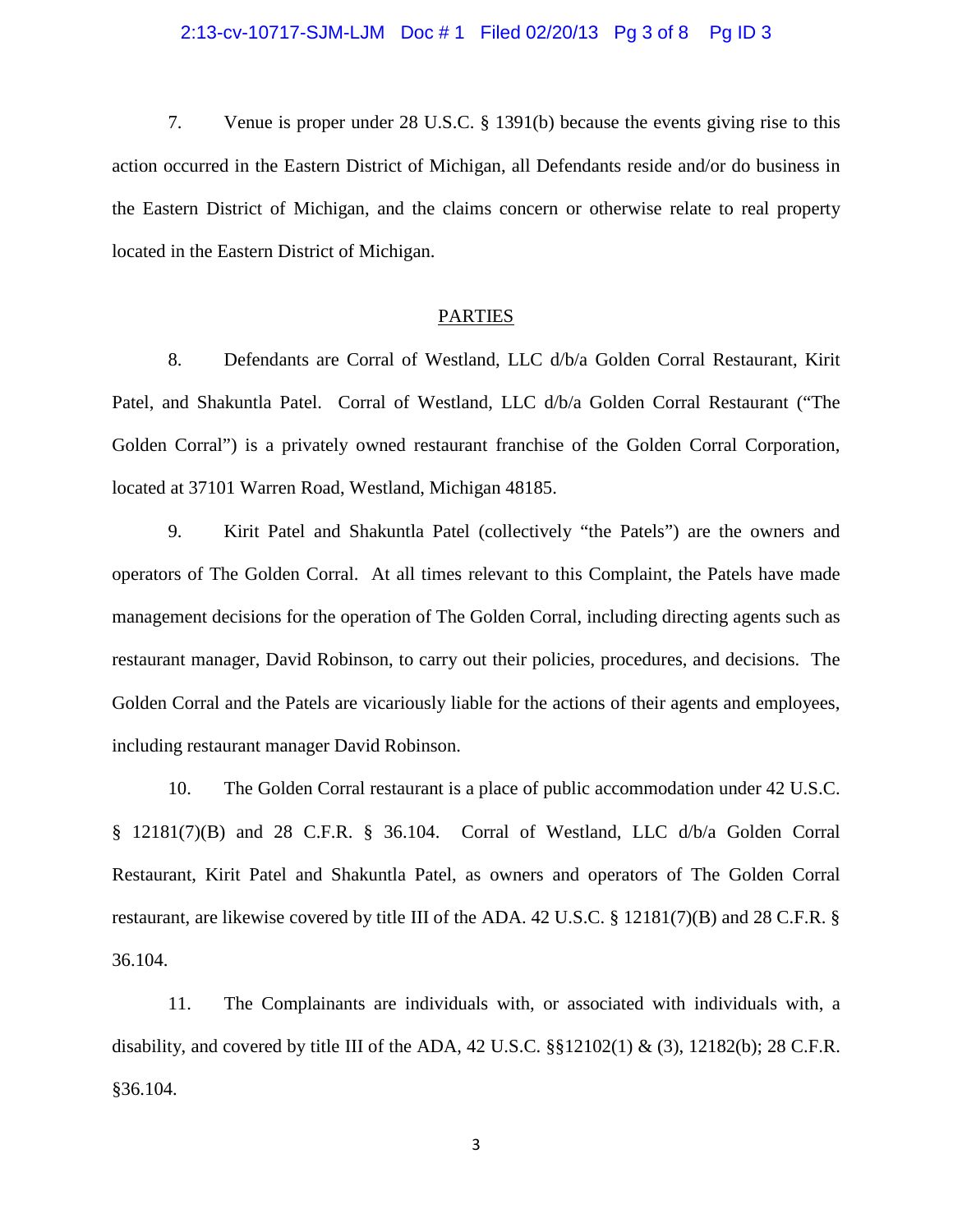#### FACTUAL ALLEGATIONS

12. On or about May 23, 2011, Complainant Danielle Duford went to the Golden Corral restaurant, a buffet-style restaurant located at 37101 Warren Road, Westland, Michigan 48185 to have dinner with four of her daughters, J.C., R.C., A.C., and S.C., who at that time were ages 9, 7, 6, and 14 months, respectively.

13. J.C., R.C., and S.C. have a disability as defined by the ADA, 42 U.S.C. §12102, in that they have a physical impairment that substantially limits one or more of their major life activities. Specifically, they all suffer from epidermolysis bullosa, a genetic disease that causes the skin to be so fragile that the slightest friction can cause severe blistering. *See* National Center for Biotechnology Information, http://www.ncbi.nlm.nih.gov/pubmedhealth/ PMH0002428/. Epidermolysis bullosa is not a contagious disease or condition. *Id.*

14. In addition, because the manager of Golden Corral based his exclusion of the Complainants on a physical impairment, Defendants regarded Complainants as individuals with disabilities as defined by the ADA. 42 U.S.C. §12102(3).

15. Danielle Duford and A.C. have a relationship with J.C., R.C., and S.C., as their mother and sister, respectively, and they accompanied the other children to the Golden Corral on the date of the incident.

16. After paying for the buffet for each of them and receiving their drinks, Ms. Duford pulled two tables together because she was anticipating that her husband, Matthew Cripps, would be joining them as well. She placed S.C. in a high chair, and her other daughters sat with her at the table. Since it had been a warm spring day, all of the children were dressed in lightweight clothes that exposed their arms and legs.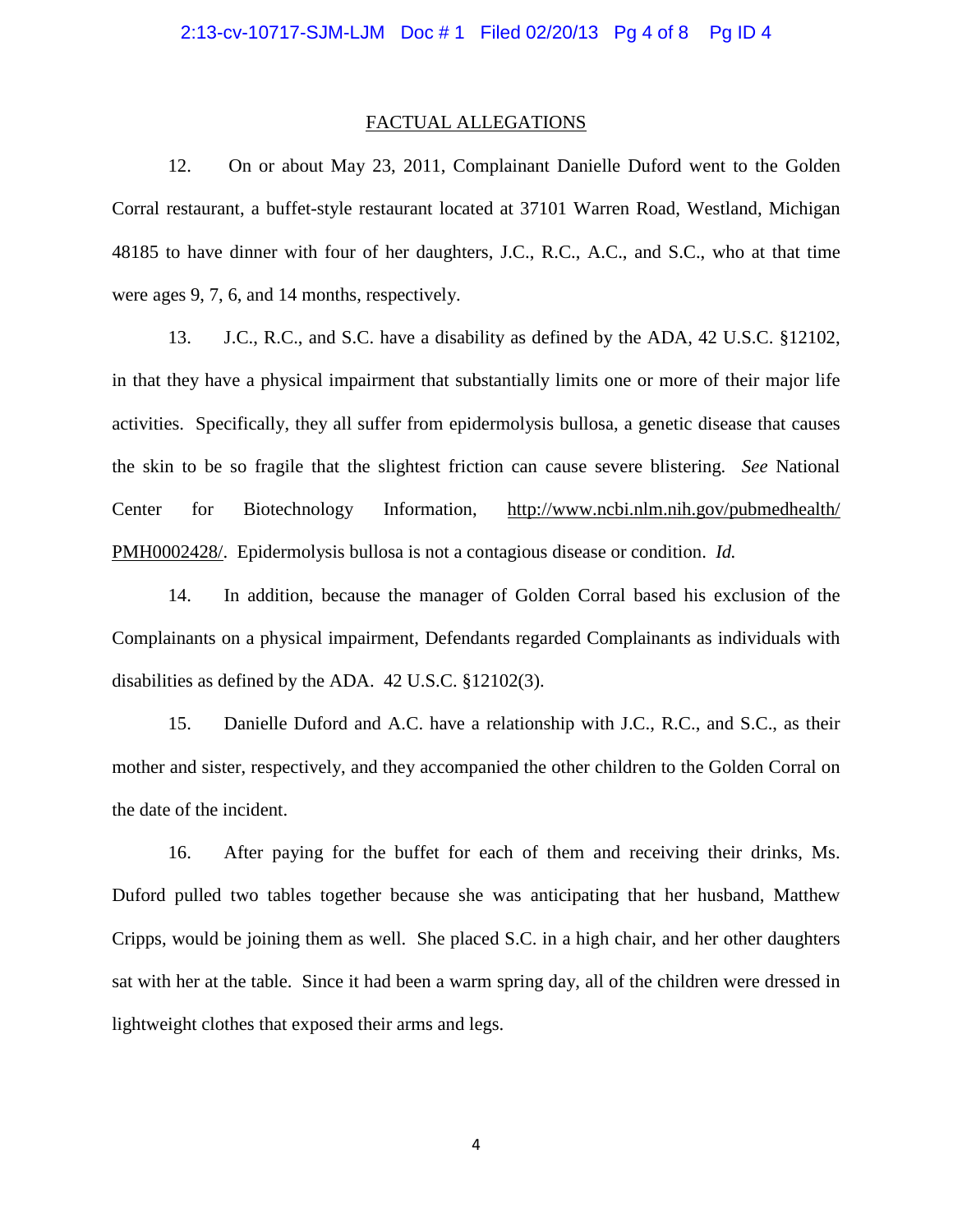#### 2:13-cv-10717-SJM-LJM Doc # 1 Filed 02/20/13 Pg 5 of 8 Pg ID 5

17. Shortly after Ms. Duford and her daughters sat down, the manager of the Golden Corral restaurant, David Robinson, approached their table and asked Ms. Duford, "What is wrong with your baby?" Ms. Duford responded that there was nothing "wrong" with her, and explained that her daughter has a genetic skin disease called epidermolysis bullosa. Robinson replied that "she has scabs all over, so obviously there is something wrong with her." Robinson further said that the restaurant has "a right to ask what's wrong if it concerns our customers and is contagious." Ms. Duford repeated that her daughter has a genetic disease, and told Robinson that "it is not contagious."

18. Immediately thereafter, Robinson told Ms. Duford that she and her family had to leave the restaurant and "go find somewhere else to eat" because their presence was making other customers "uncomfortable." Ms. Duford became upset, and said that they had eaten at the restaurant before without any problems. Robinson stated that he had never seen them before, and issued them a refund of the money they paid for their meals.

19. Following Ms. Duford's and her daughters' removal from the restaurant, Matthew Cripps, who had just arrived at the Golden Corral with plans to join his family for dinner, went into the restaurant and complained to the manager about what transpired. The manager stated that he had a right to expel anyone from the restaurant that he wished, and demanded that Mr. Cripps leave the restaurant. When Mr. Cripps refused, the manager called the police, who arrived on the scene but made no arrests.

# COUNT I – ADA Title III Discrimination Based on Disability

20. Plaintiff incorporates herein, as if fully set forth, the allegations contained in paragraphs 1-19.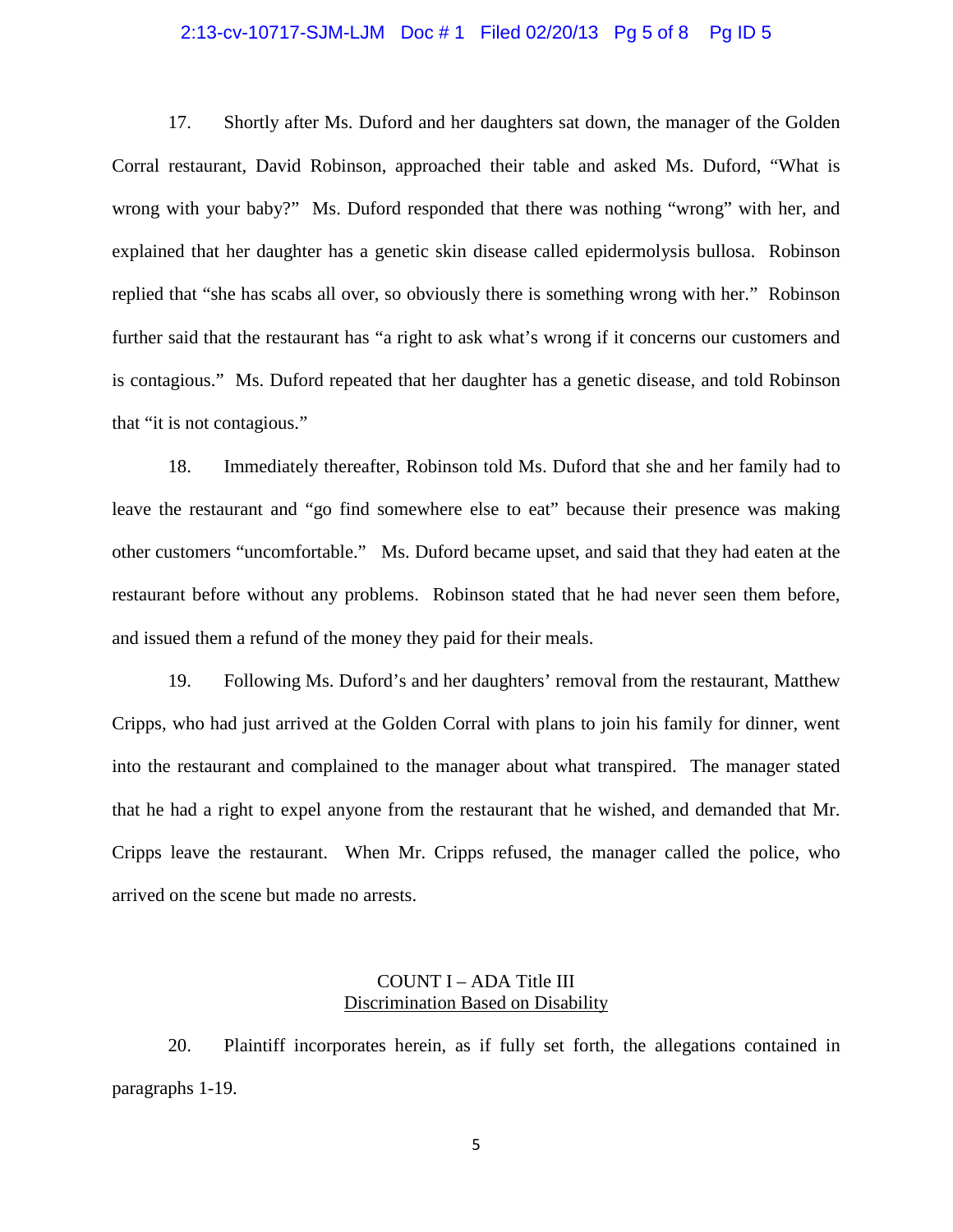#### 2:13-cv-10717-SJM-LJM Doc # 1 Filed 02/20/13 Pg 6 of 8 Pg ID 6

21. Through the actions outlined above, the Defendants—through their agent, David Robinson—discriminated against J.C., R.C., and S.C., by excluding and denying them equal access to the goods and services of the restaurant on the basis of their disability—specifically, their genetic skin disorder. 42 U.S.C. § 12182(a); 28 C.F.R. § 36.302.

22. J.C., R.C., and S.C., were harmed by the Defendants' discrimination and therefore are aggrieved persons as defined in 42 U.S.C. §12188.

# COUNT II –ADA Title III Discrimination Based on Association

23. Plaintiff incorporates herein, as if fully set forth, the allegations contained in paragraphs 1-22.

24. Through the actions outlined above, the Defendants—through their agent, David Robinson—discriminated against Danielle Duford and A.C. by excluding and denying them equal access to the goods and services of the Golden Corral restaurant on the basis of their association with individuals with a disability—specifically their relationship with J.C., R.C., and S.C. 42 U.S.C. § 12182(b)(1)(E).

25. Danielle Duford and A.C. were harmed by the Defendants' discrimination and therefore are aggrieved persons as defined in 42 U.S.C. §12188.

#### **PRAYER FOR RELIEF**

WHEREFORE, the United States demands judgment be entered against Defendants and prays that the Court enter an order that: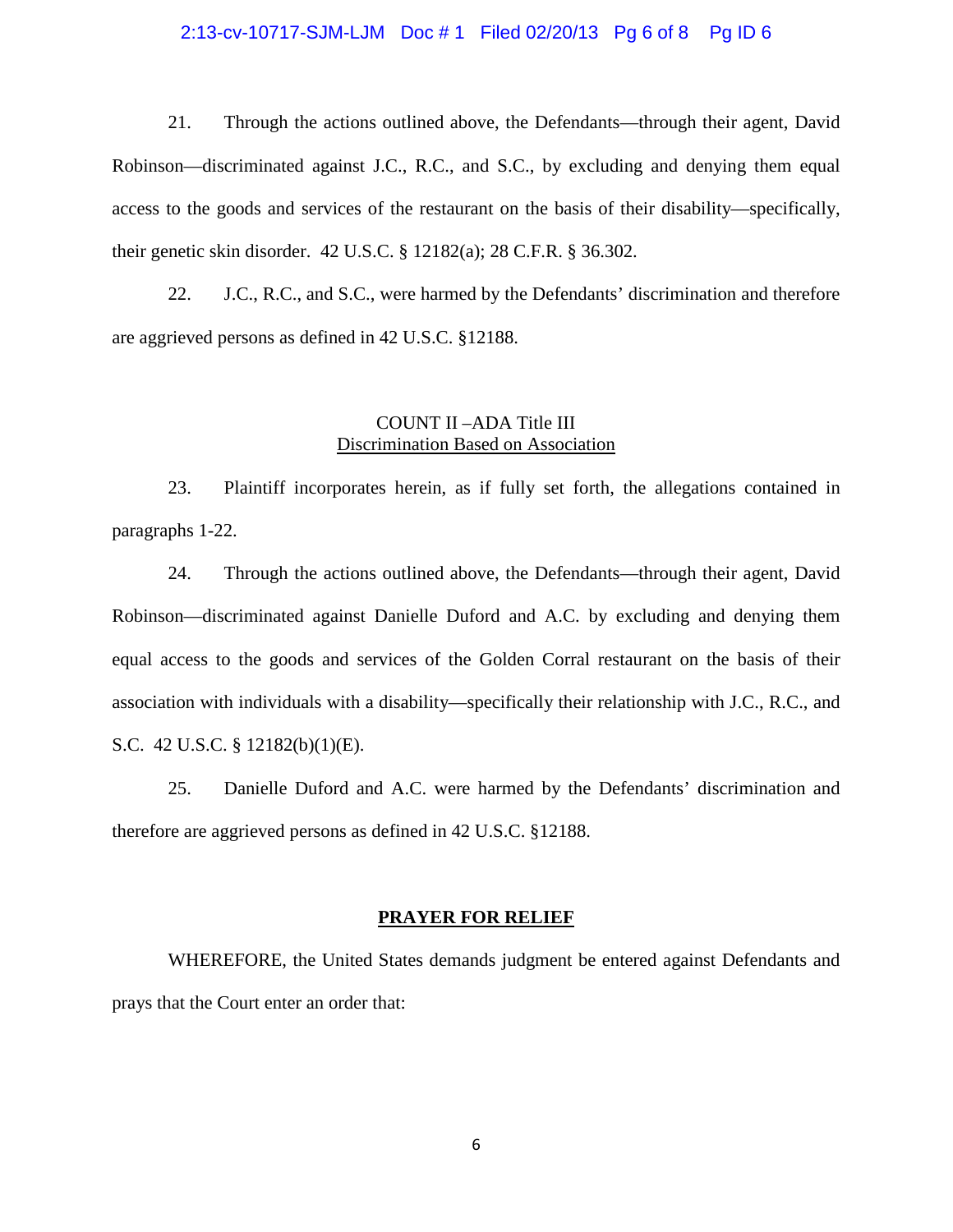#### 2:13-cv-10717-SJM-LJM Doc # 1 Filed 02/20/13 Pg 7 of 8 Pg ID 7

- a. Declares that the Defendants violated title III of the ADA, 42 U.S.C. §§12181 *et seq.* and its implementing regulation, 28 C.F.R. part 36, as alleged herein.
- b. Enjoins the Defendants, their officers, employees, agents, successors, and all other persons in active concert or participation with any of them, from:
	- i. Discriminating on the basis of disability, as prohibited by title III of the ADA, 42 U.S.C. §§12181-12189, and its implementing regulation, 28 C.F.R. part 36, in any aspect of the provision of goods and services at the Golden Corral restaurant;
	- ii. Discriminating against any individual because of that individual's known relationship or association with an individual with a disability, as prohibited by 42 U.S.C.  $$12182(b)(1)(E)$  and 28 C.F.R.  $$36.205$ , in any aspect of the provision of goods and services at the Golden Corral restaurant;
	- iii. Retaliating, coercing, intimidating, threatening, or interfering with any individual in the exercise or enjoyment of, or on account of his or her having exercised or enjoyed, or on account of his or her having aided or encouraged any other individual in the exercise or enjoyment of any right granted or protected by the ADA, 42 U.S.C. §12203.
- c. Requires that Defendants establish a written policy for accommodating patrons with disabilities, as well as train all of their employees on the new policy and their obligations under the ADA generally;